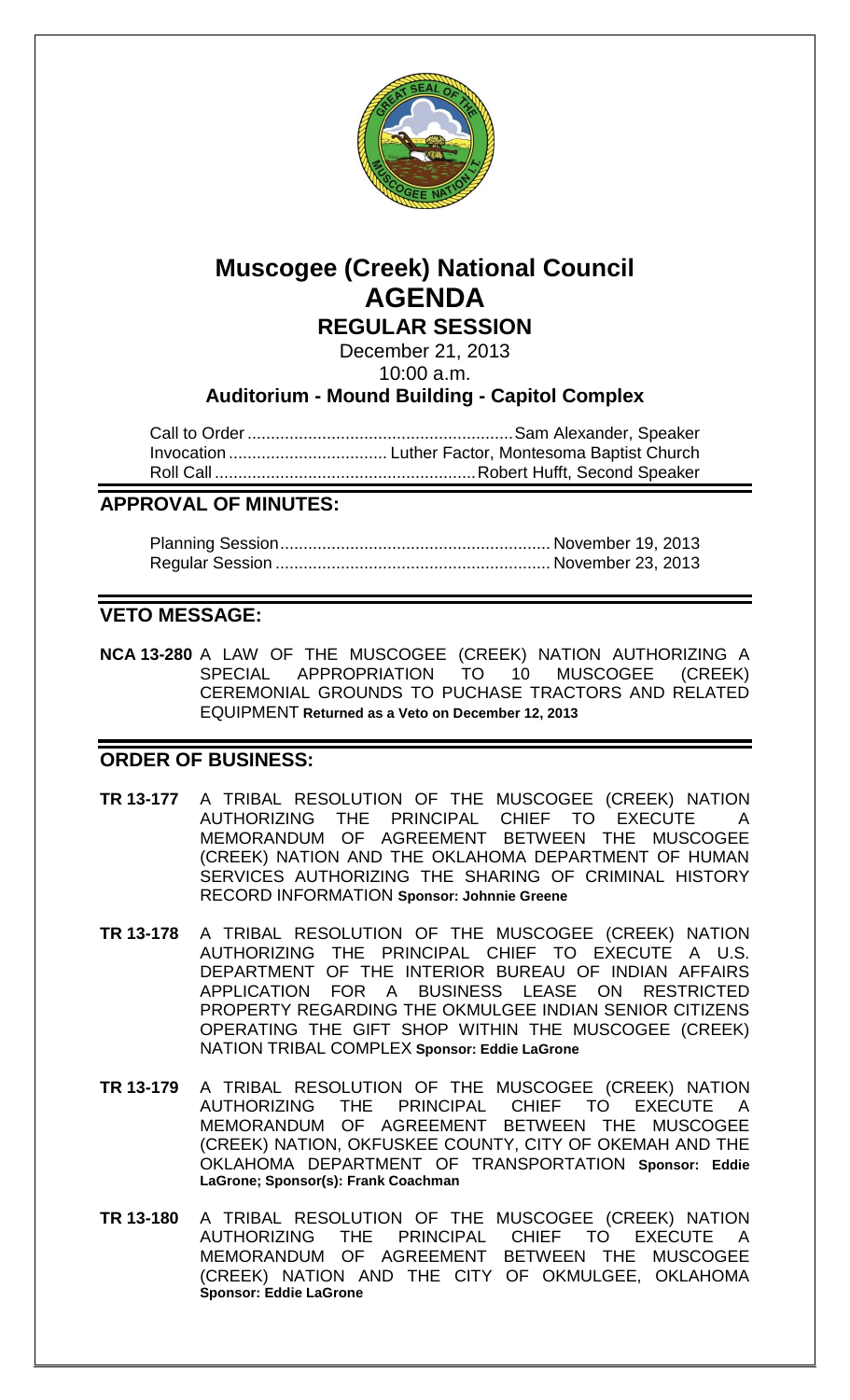- **TR 13-181** A TRIBAL RESOLUTION OF THE MUSCOGEE (CREEK) NATION AUTHORIZING THE PRINCIPAL CHIEF TO EXECUTE A MEMORANDUM OF AGREEMENT BETWEEN THE MUSCOGEE (CREEK) NATION AND OKMULGEE COUNTY, OKLAHOMA **Sponsor: Eddie LaGrone**
- **TR 13-182** A TRIBAL RESOLUTION OF THE MUSCOGEE (CREEK) NATION AUTHORIZING THE PRINCIPAL CHIEF TO EXECUTE A SPECIAL ATTORNEY CONTRACT BETWEEN THE MUSCOGEE (CREEK) NATION AND THE NATIVE AMERICAN RIGHTS FUND **Sponsor: Eddie LaGrone**
- **TR 13-183** A TRIBAL RESOLUTION OF THE MUSCOGEE (CREEK) NATION AUTHORIZING THE MUSCOGEE NATION BUSINESS ENTERPRISE TO EXECUTE THE ATTORNEY AGREEMENT BETWEEN THE MUSCOGEE NATION BUSINESS ENTERPRISE AND BARROW & GRIMM, P.C. **Sponsor: David Hill**
- **TR 13-184** A TRIBAL RESOLUTION OF THE MUSCOGEE (CREEK) NATION AUTHORIZING THE PRINCIPAL CHIEF TO ENTER INTO A REFERENCED FUNDING AGREEMENT WITH THE UNITED STATES DEPARTMENT OF THE INTERIOR BUREAU OF INDIAN AFFIARS **Sponsor: Mark Randolph**
- **TR 13-185** A TRIBAL RESOLUTION OF THE MUSCOGEE (CREEK) NATION AUTHORIZING THE PRINCIPAL CHIEF TO EXECUTE A MUTUAL AGREEMENT WITH THE UNITED STATES DEPARTMENT OF AGRICULTURE FOR THE IMPLEMENTATION OF NATURAL RESOURCES MANAGEMENT AND CONSERVATION PROGRAMS OF THE UNITED STATES DEPARTMENT OF AGRICULTURE TO PROTECT, IMPROVE AND MAINTAIN TRIBAL NATURAL RESOURCES **Sponsor: Eddie LaGrone**
- **TR 13-186** A TRIBAL RESOLUTION OF THE MUSCOGEE (CREEK) NATION AUTHORIZING THE PRINCIPAL CHIEF TO SUBMIT A RURAL BUSINESS ENTERPRISE GRANT APPLICATION TO THE UNITED STATES DEPARTMENT OF AGRICULTURE FOR EQUIPMENT, BUILDING AND CONSTRUCTION FOR HANNA FARMS **Sponsor: Mark Randolph**
- **TR 13-187** A TRIBAL RESOLUTION OF THE MUSCOGEE (CREEK) NATION AUTHORIZING THE PRINCIPAL CHIEF TO EXECUTE AN ORDER FORM–CLEAR SERVICES AND A RESEARCH SUBSCRIBER AGREEMENT WITH WEST PUBLISHING CORPORATION/THOMSON REUTERS FOR ACCESS TO INTERNET LEGAL RESEARCH SERVICES FOR VARIOUS DEPARTMENTS AND PROGRAMS OF THE MUSCOGEE (CREEK) NATION **Sponsor: Dode Barnett**
- **TR 13-188** A TRIBAL RESOLUTION OF THE MUSCOGEE (CREEK) NATION AUTHORIZING THE PRINCIPAL CHIEF TO SUBMIT A RURAL BUSINESS ENTERPRISE GRANT (RBEG) APPLICATION TO THE UNITED STATES DEPARTMENT OF AGRICULTURE FOR CAPITALIZATION OF REVOLVING LOAN FUNDS **Sponsor: David Hill**
- **TR 13-189** A TRIBAL RESOLUTION OF THE MUSCOGEE (CREEK) NATION CONFIRMNG THE RE-NOMINATION OF SELINA JAYNE-DORNAN AS A PART-TIME GAMING COMMISSIONER OF THE MUSCOGEE (CREEK) NATION OFFICE OF PUBLIC GAMING **Sponsor: Adam Jones III**
- **TR 13-191** A TRIBAL RESOLUTION OF THE MUSCOGEE (CREEK) NATION AUTHORIZING THE PRINCIPAL CHIEF TO ENTER AND EXECUTE AN INTERMEDIARY RE-LENDING PROGRAM LOAN AGREEMENT, AN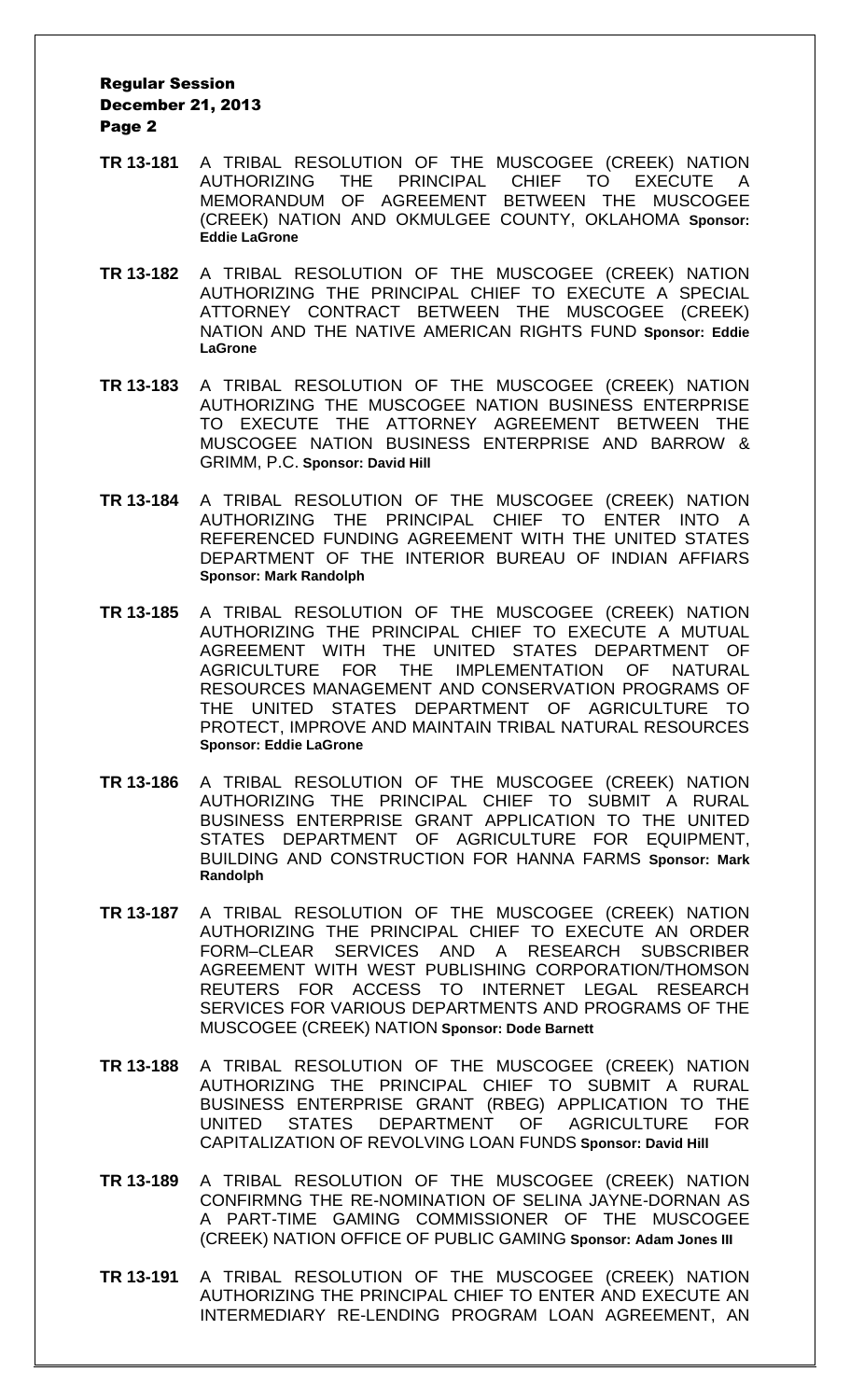INTERMEDIARY RELENDING PROGRAM SECURITY AGREEMENT, AN IRP REVOLVING FUND AGREEMENT, AN IRP LOAN CLOSING CERTIFICATION, A DEPOSIT AGREEMENT FOR RURAL REVOLIVNG FUNDS AND AN INTERMEDIARY RELENDING PROGRAM PROMISSORY NOTE BETWEEN THE MUSCOGEE (CREEK) NATION AND THE UNITED STATES DEPARTMENT OF AGRICULTURE ALL FOR THE FUNDING OF THE MVSKOKE LOAN FUND **Sponsor: David Hill**

- **TR 13-192** A TRIBAL RESOLUTION OF THE MUSCOGEE (CREEK) NATION AUTHORIZING THE PRINCIPAL CHIEF TO EXECUTE A REAL ESTATE PURCHASE AGREEMENT FOR THE PURCHASE OF REAL PROPERTY AND A MEDICAL OFFICE BUILDING LOCATED IN OKMULGEE, OKLAHOMA **Sponsor: Johnnie Greene**
- **NCA 13-225** A LAW OF THE MUSCOGEE (CREEK) NATION REPEALING MCNCA TITLE 4, SECTIONS 1-101 AND 1-104 AND CREATING THE TRIBAL BURIAL ASSISTANCE AND FOOD FOR FUNERALS GUIDELINES UNDER MCNCA TITLE 35, CHAPTER 13 **Sponsor: Johnnie Greene**
- **NCA 13-285** A LAW OF THE MUSCOGEE (CREEK) NATION AUTHORIZING A SUPPLEMENTAL APPROPRIATION TO THE CITIZENSHIP BOARD OFFICE'S FISCAL YEAR 2014 BUDGET **Sponsor: Kara Medina (\$360,180.00)**
- **NCA 13-295** A LAW OF THE MUSCOGEE (CREEK) NATION AUTHORIZING A DONATION TO KIEFER PUBLIC SCHOOLS TO FUND A NATIVE AMERICAN CULTURE CLASS **Sponsor: David Hill (\$3,000.00)**
- **NCA 13-296** A LAW OF THE MUSCOGEE (CREEK) NATION AUTHORIZING A SPECIAL APPROPRIATION TO A MUSCOGEE (CREEK) COLLEGE STUDENT **Sponsor: Darrell Proctor; Co-Sponsor(s): Johnnie Greene (\$1,942.00)**
- **NCA 13-297** A LAW OF THE MUSCOGEE (CREEK) NATION AUTHORIZING A DONATION TO THE TOWN OF PADEN **Sponsor: Frank Coachman (\$14,096.80)**
- **NCA 13-298** A LAW OF THE MUSCOGEE (CREEK) NATION AUTHORIZING A DONATION TO PADEN PUBLIC SCHOOLS **Sponsor: David Hill; Co-Sponsor(s): Frank Coachman (\$2,000.00)**
- **NCA 13-299** A LAW OF THE MUSCOGEE (CREEK) NATION AUTHORIZING A DONATION TO MANNFORD PUBLIC SCHOOLS **Sponsor: David Hill (\$2,000.00)**
- **NCA 13-300** A LAW OF THE MUSCOGEE (CREEK) NATION AUTHORIZING A SUPPLEMENTAL APPROPRIATION TO THE MUSCOGEE (CREEK) NATION TRIBAL TRANSPORTATION PROGRAM FISCAL YEAR 2014 BUDGET **Sponsor: Mark Randolph (\$198,234.00)**
- **NCA 13-301** A LAW OF THE MUSCOGEE (CREEK) NATION AUTHORIZING THE EXPENDITURE OF GRANT FUNDS AWARDED TO THE NATION FOR THE TRIBAL TRANSPORTATION PROGRAM TO CONTINUE THE NATION'S PARTNERSHIP WITH THE KATS PROGRAM **Sponsor: Mark Randolph (\$398,640.00)**
- **NCA 13-302** A LAW OF THE MUSCOGEE (CREEK) NATION AMENDING MCNCA TITLE 30 §1-106(B) ENTITLED "Classification of laws", AND AMENDING MCNCA TITLE 5 §1-102(C), §1-103(B), § 1-105(C) AND PROVIDING FOR CULTURAL RIGHTS; AND PROTECTION AND MANAGEMENT OF CULTURAL, HISTORICAL, AND ARCHAEOLOGICAL RESOURCES **Sponsor: Eddie LaGrone**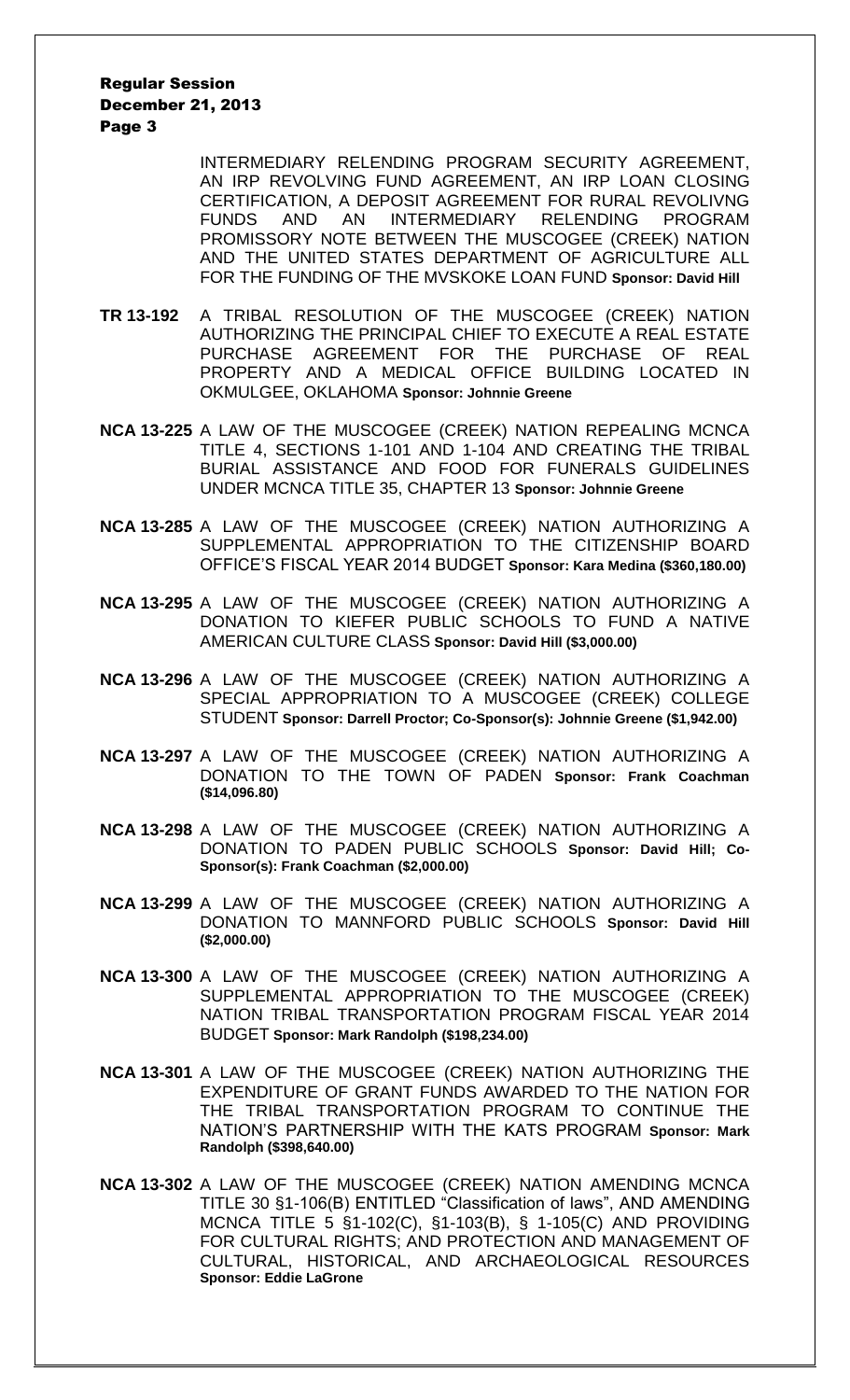- **NCA 13-303** A LAW OF THE MUSCOGEE (CREEK) NATION AUTHORIZING A SUPPLEMENTAL APPROPRIATION TO THE HIGHER EDUCATION-TRIBAL GRANT AND INCENTIVE GRANT PROGRAM FISCAL YEAR 2014 BUDGET **Sponsor: Keeper Johnson (\$2,510,800.00)**
- **NCA 13-304** A LAW OF THE MUSCOGEE (CREEK) NATION APPROPRIATING FUNDS FOR THE MUSCOGEE (CREEK) NATION FESTIVAL AND REPEALING NCA 02-051 AND ITS AMENDMENTS NCA 02-073, AND NCA 06-046 (A LAW OF THE MUSCOGEE (CREEK) NATION APPROPRIATING FUNDS FOR THE 28<sup>TH</sup> ANNUAL MUSCOGEE (CREEK) NATION FESTIVAL) **Sponsor: Dode Barnett (\$550,000.00)**
- **NCA 13-305** A LAW OF THE MUSCOGEE (CREEK) NATION AUTHORIZING A SPECIAL APPROPRIATION TO DUCK CREEK INDIAN COMMUNITY **Sponsor: Lena Wind (\$479,993.73)**
- **NCA 13-307** A LAW OF THE MUSCOGEE (CREEK) NATION AUTHORIZING A SPECIAL APPROPRIATION TO THE BRISTOW INDIAN COMMUNITY **Sponsor: David Hill (\$428,065.00)**
- **NCA 13-309** A LAW OF THE MUSCOGEE (CREEK) NATION AUTHORIZING A DONATION TO THE MUSCOGEE (CREEK) NATION RODEO ASSOCIATION **Sponsor: Keeper Johnson (\$28,218.00)**
- **NCA 13-310** A LAW OF THE MUSCOGEE (CREEK) NATION APPROPRIATING FUNDS FOR THE PRODUCTION OF "THE DAWES COMMISSION" MOVIE **Sponsor: Keeper Johnson (\$241,049.00)**
- **NCA 13-311** A LAW OF THE MUSCOGEE (CREEK) NATION AUTHORIZING THE EXPENDITURE OF GRANT FUNDS AWARDED TO THE NATION BY THE U.S. DEPARTMENT OF JUSTICE AND APPROPRIATING ADDITIONAL FUNDS TO BOTH MATCH THE AWARD AS REQUIRED BY THE TERMS OF THE GRANT AND FOR THE COMPLETION OF THE CONSTRUCTION OF A NEW REGIONAL TRANSITIONAL LIVING FACILITY **Sponsor: Johnnie Greene (\$3,250,000.00)**
- **NCA 13-312** A LAW OF THE MUSCOGEE (CREEK) NATION APPROPRIATING FUNDS TO BE USED TOWARD THE PURCHASE OF REAL PROPERTY AND A MEDICAL OFFICE BUILDING LOCATED IN OKMULGEE, OKLAHOMA AND FOR RENOVATION COSTS **Sponsor: Johnnie Greene (\$285,000.00)**
- **NCA 13-313** A LAW OF THE MUSCOGEE (CREEK) NATION AUTHORIZING A DONATION TO STIDHAM PUBLIC SCHOOL **Sponsor: Adam Jones III (\$2,000.00)**
- **NCA 13-314** A LAW OF THE MUSCOGEE (CREEK) NATION AUTHORIZING A SPECIAL APPROPRIATION TO THE OKEMAH MUSCOGEE (CREEK) NATION INDIAN COMMUNITY **Sponsor: Frank Coachman (\$432,615.00)**
- **NCA 13-316** A LAW OF THE MUSCOGEE (CREEK) NATION CREATING A NEW MCNCA TITLE 28, CHAPTER 9 ENTITLED "MUSCOGEE (CREEK) NATION NATURAL RESOURCE CONSERVATION DISTRICT" AND APPROPRIATING SAID FUNDS **Sponsor: Eddie LaGrone (\$300,000.00)**
- **NCA 13-317** A LAW OF THE MUSCOGEE (CREEK) NATION AUTHORIZING A SUPPLEMENTAL APPROPRIATION TO THE DEPARTMENT OF INTERIOR AFFAIRS FISCAL YEAR 2014 BUDGET **Sponsor: Eddie LaGrone (\$92,368.00)**